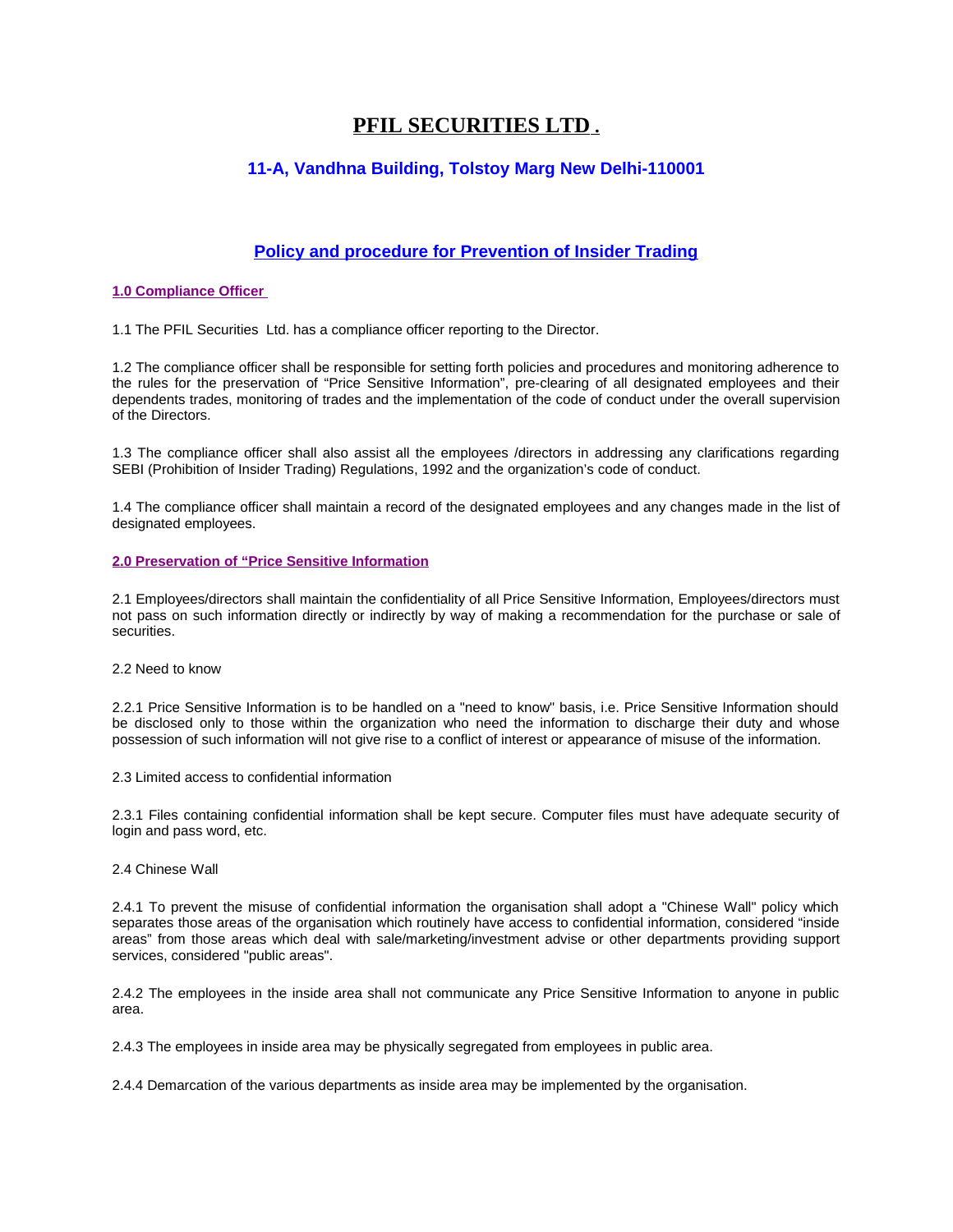2.4.5 In exceptional circumstances employees from the public areas may be brought "over the wall" and given confidential information on the basis of "need to know" criteria, under intimation to the compliance officer.

#### **3.0 Prevention of misuse of Price Sensitive Information**

3.1 Employees/directors shall not use Price Sensitive Information to buy or sell securities of any sort, whether for their own account, their relative's account, organization account or a client's account. The following trading restrictions shall apply for trading in securities:

3.2 Pre clearance of trades

3.2.1 All directors /officers /designated employees of the organization/firm who intend to deal in the securities of the client company (above a minimum threshold limit to be determined by the organization) shall pre-clear the transactions as per the pre-dealing procedure as described hereunder.

3.2.2 An application may be made in such form as the organisation may specify in this regard, to the Compliance officer indicating the name and estimated number of securities that the designated employee / director intends to deal in, the details as to the depository with which he has a security account, the details as to the securities in such depository mode and such other details as may be required by any rule made by the organisation / firm in this behalf.

3.2.3 An undertaking shall be executed in favour of the organisation by such designated employee / directors incorporating, inter alia, the following clauses, as may be applicable:

(i) That the designated employee / director does not have any access or has not received any "Price Sensitive Information" upto the time of signing the undertaking.

(ii) That in case the designated employee / director has access to or receives "Price Sensitive Information" after the signing of the undertaking but before the execution of the transaction he/she shall inform the Compliance officer of the change in his position and that he/she would completely refrain from dealing in the securities of the client company till the time such information becomes public

(iii) That he / she has not contravened the code of conduct for prevention of insider trading as specified by the organisation from time to time.

(iv) That he / she has made a full and true disclosure in the matter

#### **4.0 Restricted list**

4.1 In order to monitor chinese wall procedures and trading in client securities based on inside information, the organisation shall restrict trading in certain securities and designate such list as restricted list.

4.2 Security of a listed company shall be put on the restricted list if the organisation is handling any assignment for the listed company or is preparing appraisal report or is handling credit rating assignments and is privy to Price Sensitive Information.

4.3 Any security which is being purchased or sold or is being considered for purchase or sale by the organisation on behalf of its clients / schemes of mutual funds, etc. shall be put on the restricted list.

4.4 As the restricted list itself is a highly confidential information it shall not be communicated directly, or indirectly to anyone outside the organisation. The restricted list shall be maintained by the Compliance Officer.

4.5 When any securities are on the Restricted List, trading in these securities by designated employees/directors may be blocked or may be disallowed at the time of pre-clearance.

#### **5.0 Other restrictions**